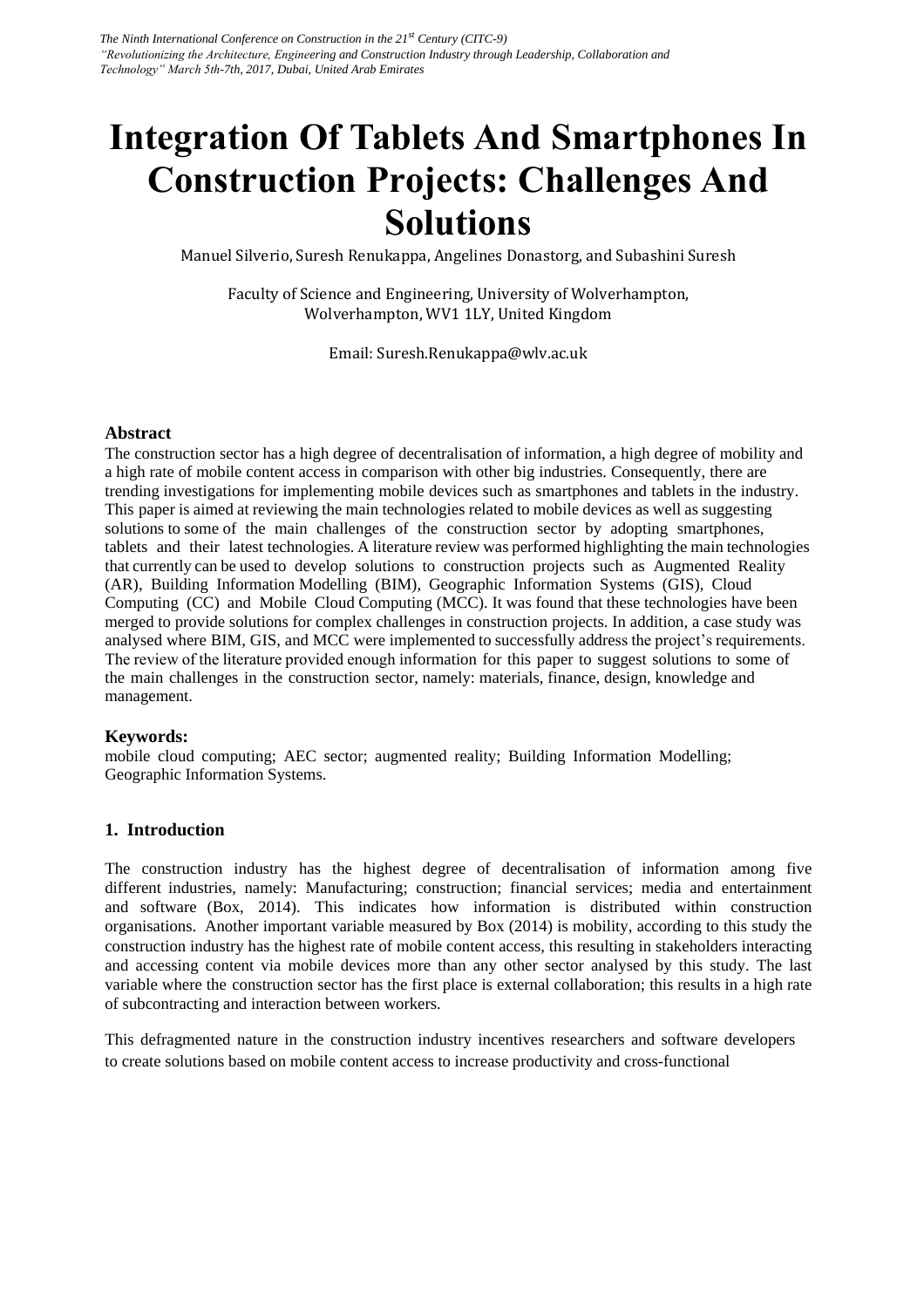communication in most of the fields within the industry. Some investigations focus on integrating mobile applications on the job site (Sattineni and Schmidt, 2015), others focus on Augmented Reality (AR) solutions for further application in the industry (Chen *et al.*, 2015). Ultimately, the main goal is solving some of the main challenges in the sector related to sustainability and productivity.

This area of research relies on current technology embedded in devices like smartphones, tablets and wearables. Since this is a relatively recent technology which evolves very quickly, it is necessary to provide scalable and generic solutions which can be implemented after sudden changes in technology. On the other hand, it is required from developers to do the opposite, which is creating very specific solutions, utilising the best of current mobile technologies.

This paper will contribute to a broader research about the implementation of mobile devices in the construction sector, by reviewing and summarising the main technologies utilised in the AEC industry which are related to smartphones and tablets and can provide solutions to some of the main challenges in the industry. It is the interest of this paper to discuss the solutions offered by Mobile Cloud Computing (MCC), Building Information Modelling (BIM), Geographic Information Systems (GIS) and AR.

The main idea behind MCC is enabling mobile devices to augment constrained resources such as processing, storage, and battery autonomy by using the cloud infrastructure. Subsequently, users can perform more intensive operations on mobile devices such as accessing BIM or GIS data.

Both, MCC and BIM are currently being implemented worldwide, and although their state of implementation changes from country to country; Currently, their application in the construction industry is more advanced than AR related technologies. The main idea of AR is allowing the observer to visualise useful information which is overlaid upon the real world, usually providing information about the current task being performed by the user. According to Milgram and Colquhoun (1999) the term AR refers to the class of display systems comprising some head-mounted display in which the viewer observers a direct visualisation of the real world, upon which computer generated graphics are overlaid. However, with the uprising of smartphones and other mobile devices, AR technologies currently, do not necessarily require to be head-mounted. More recent research can be useful to understand the main concept of AR better. According to Wang (2007) and Wang (2009), AR technology creates an environment where the supplementary information produced by a computer is implanted into the user's view of a real world scene.

## **2. Research methodology**

This paper is aimed at exploring key drivers and barriers in the implementation of smartphones, tablets and wearables in the construction sector. Initially, the main enabling technologies existing in mobile devices are discussed. Subsequently, this paper proposes potential solutions to some of the main barriers in the industry via the implementation of mobile devices.

This article follows a systematic approach for reviewing compendium of literature to explore current and previous research in this field. The search for peer-reviewed journal articles has been done via databases, initially in chronological order. Subsequently, this allowed performing a literature review. A literature review is a systematic and reproducible approach for synthesising the existing body of recorded work generated by researchers or scholars (Fink, 1998). Due to the ever increasing number of academic papers (Conferences, journals, books, etc.), literature reviews have become a usual and indispensable method for synthesising a specific research field (Teuteberg and Wittstruck, 2010).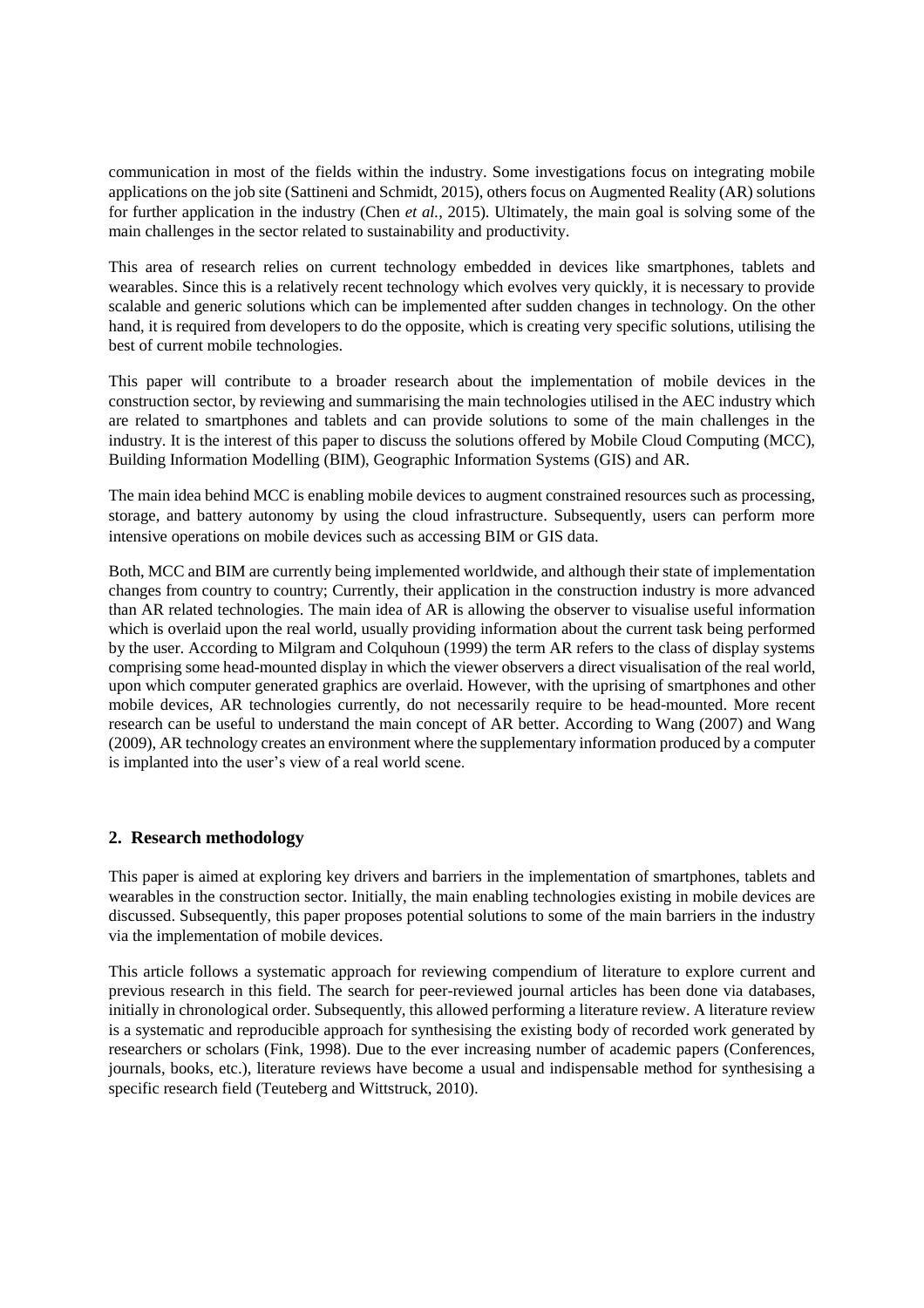Section 3.A presents the chronologic implementation of AR-related technologies in the AEC sector. Section 3.B continues with the implementation of BIM technologies in the construction industry, also addressing the utilisation of MCC in combination with this technology. The implementation of GIS in its combination with other technologies is addressed in section 3.C. Section 3.D presents a case study of the High Speed 2 (HS2) in the UK, addressing the main technologic challenges and how MCC, BIM and GIS were integrated and implemented to address these challenges. Section 3.E mentions the current challenges in the construction sector and plausible solutions via the implementation of mobile devices and their latest technologies. In the conclusions, findings from the literature are revisited and analysed.

# **3. Results**

## **3.1AR implementation in the construction sector**

AR represents a viable and efficient approach for combining virtual reality with the real world (Kamat *et al*., 2010). AR augments user's perception of a real-world entity by inserting relevant digital information into the real environment. Similarly, Chi et al. (2013) explain AR creates an environment where computer generated information is superimposed onto the user's view of a real world scene.

One of the first attempts to develop an AR system solution was Sketchand+. It is an experimental tool which made a first attempt to use AR in the early architectural design stages. This AR prototype utilised a scribbling interface through the metaphor of a digitizer tablet and provides a 3D sketch as a virtual response. The next generation of sketchand+ is BenchWorks, developed as an AR prototype for analysing representational design in an urban design scale, which focused on techniques and devices necessary to create 3D models for urban design. The system was designed as a workbench, which combined optical tracking with magnetic tracking. Another AR system derived from ARToolKit was developed by Dias et al (2002), which provides a Mixed Reality system for implementing tasks in architectural design, which developed tangible interfaces using ARToolkit patterns on a paddle and gestures.

There are several noted efforts towards collaborative AR systems in design and planning. For instance, Wang *et al.* (2003) developed an intuitive mixed environment called Mixed Reality-based collaborative virtual environment (MRCVE) to support the collaboration, design and spatial comprehension in collaborative design review sessions. The environment could be for mechanical contracting, face-to-face manner or distributed over network. Some investigations are focused on to the utilisation of AR technologies to address problems in the fields of AEC.

shows various research projects oriented to provide cyber-information to field personnel through mobile devices and/or AR systems. Some of these investigations have primarily focused on using Wireless Local Area Networks (WLAN), Global Positioning Systems (GPS), or Indoor GPS for accurately positioning the user within congested construction environments. Meanwhile, others have attempted to implement AR to help with heavy equipment operations. A common conclusion of these investigations is the positive effect obtained by the integration of AR in one or several processes of the AEC sector.

## **3.2BIM implementation in the construction sector**

BIM integrates a 3D model for display and a data set of properties to maintain. The implementation of BIM in construction projects can increase collaboration within project teams, improved profitability, reduced costs, better time management and improved customer/client relationships (Chong *et al.*, 2014).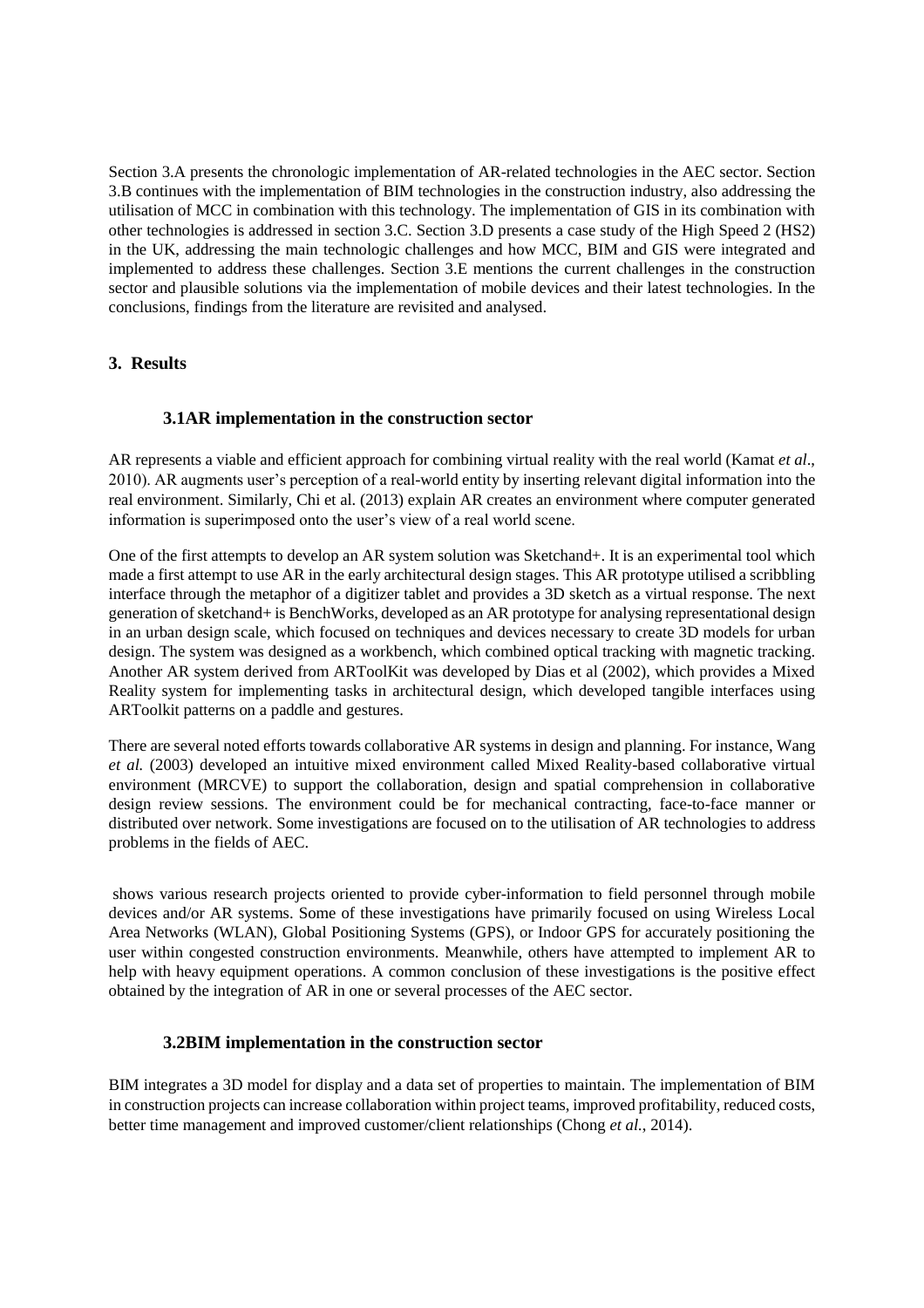Challenges and drivers for BIM implementation have been evolving with time. Currently, Chen *et al*. (2016) highlights a current issue with the BIM industry: Although a common BIM file format has been proposed, which is the industry foundation classes (IFC); the logic and definitions of BIMs among commercial software vary endlessly. Therefore, it results very complicatedly to maintain consistency on the exported information format and content for the IFC exported by different commercial BIM software. They may even lead to loss of important data from the BIM project, even with the same commercial BIM software. With a specific software, different versions are likely to experience compatibility issues for transferring BIM projects. Consequently, managing BIMs in many projects remains a challenge, despite the fact some BIM software vendors have developed viewers for accessing different versions of BIMs.

Some studies suggest that BIM should be incorporated with new technologies, such as cloud computing (Chong *et al*., 2014), but instead of thinking of cloud computing as a new technology to be incorporated with BIM, it should be thought of as a requirement for a fully functional BIM implementation. To obtain collaboration between project parties, it is necessary to share a BIM project and related information through the Cloud. Additionally, by implementing MCC, users can perform more intensive operations related to BIM, such as access, consult or modify properties from the project's dataset.

| Year | Contribution                                                                                                                                                                                                                                                                                                                                          | Author                           |
|------|-------------------------------------------------------------------------------------------------------------------------------------------------------------------------------------------------------------------------------------------------------------------------------------------------------------------------------------------------------|----------------------------------|
| 2006 | Presentation of various case studies to illustrate the concept of context-aware service<br>delivery within the AEC sector                                                                                                                                                                                                                             | Anumba<br>and Aziz               |
| 2007 | Utilisation of AR to assist in the training of operators of heavy equipment                                                                                                                                                                                                                                                                           | Wang and<br>Dunston              |
| 2007 | Utilisation of AR to develop a cooperative reinforcing bar arrangement support<br>system                                                                                                                                                                                                                                                              | Yabuki and<br>Li                 |
| 2008 | Discussion of the importance of location in context-awareness. Location aware apps<br>can utilise the knowledge of the user location to provide relevant information.                                                                                                                                                                                 | Behzadan<br>et al.               |
| 2008 | Investigation of constraints related to construction sites for the implementation of<br>accurate calibration methods for multi-range AR systems.                                                                                                                                                                                                      | Shin et al.                      |
| 2009 | Utilisation of AR to display 4D models used for managing construction activities                                                                                                                                                                                                                                                                      | Golparvar-<br>Fardet et al       |
| 2009 | Utilisation of AR to display the positioning and layout of underground infrastructure<br>and to mitigate undesired damages.                                                                                                                                                                                                                           | Schall et al.                    |
| 2009 | Investigation of effectiveness of three wireless technologies for dynamic indoor user<br>position tracking                                                                                                                                                                                                                                            | Khoury and<br>Kamat <sup>a</sup> |
| 2009 | Investigation of algorithms for identification of contextual data in location-aware<br>applications, based on a dynamic user-viewpoint tracking scheme in which mobile<br>users' spatial context is defined by position and three-dimensional head orientation.                                                                                       | Khoury and<br>Kamat <sup>b</sup> |
| 2013 | Development of low-cost mobile AR-based tool for facility managers which reduces data<br>overload inefficiencies and enhance situation awareness                                                                                                                                                                                                      | Irizarry et<br>al.               |
| 2013 | Investigation of mobile AR system which enables a project's workforce to query and<br>access 3D information on-site by utilising photographs taken from standard mobile<br>devices. The user's location is derived from a 3D point cloud model generated from a set<br>of pre-collected site photographs which is compared agains the users's images. | Bae et al                        |

**Table 1: Compilation of some of the main AR research projects for the AEC sector**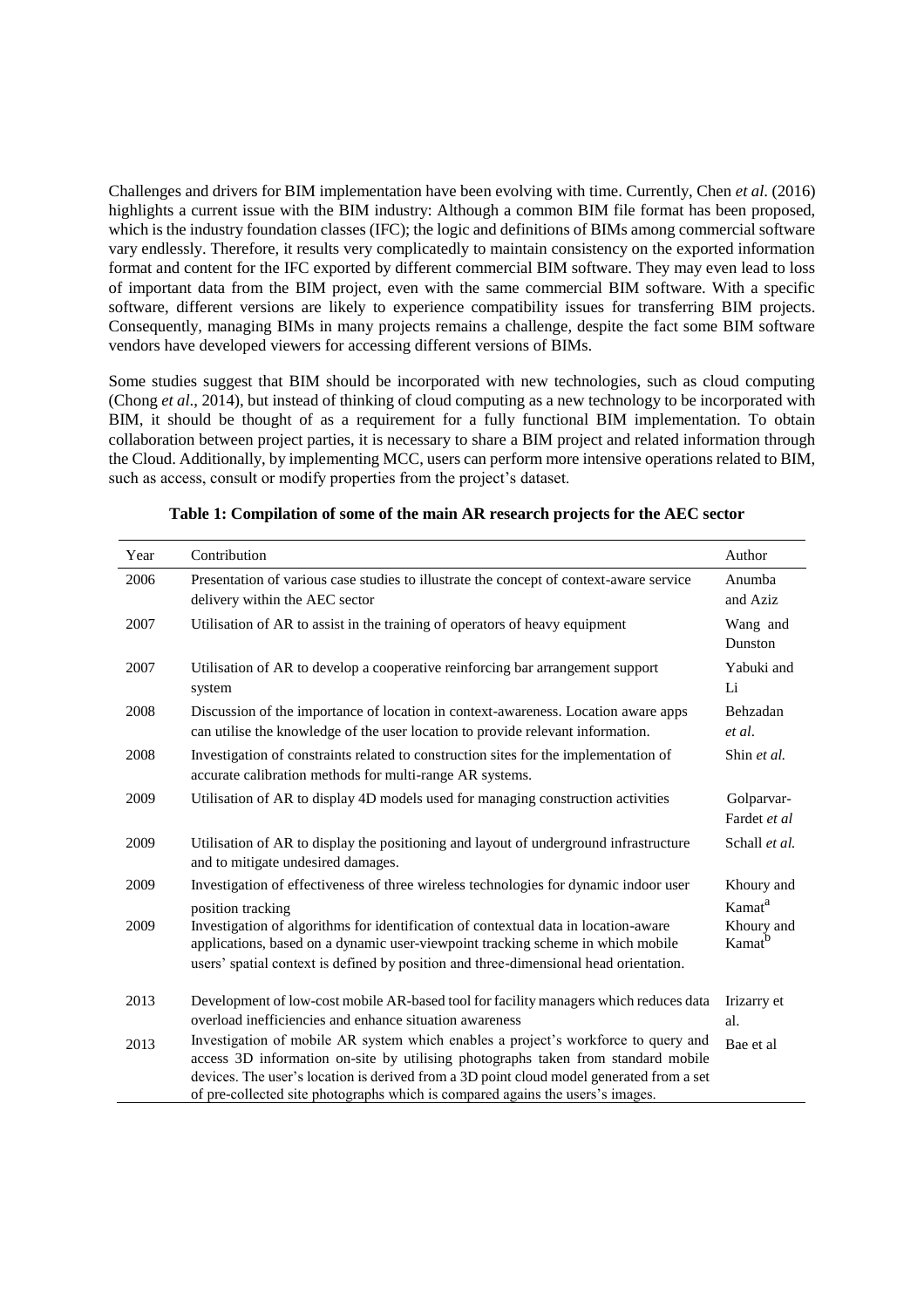## **3.3GIS implementation in the construction sector**

GIS is a system to capture, store, manipulate, analyse, manage and present all types of geographical data (Sweeney, 1999). A comprehensive review of the application of GIS in construction activities was performed by Bansal (2007), presenting solutions like: subsurface profiling, construction cost estimation and quantity take-offs, materials layout at construction site, construction site layout, real-time schedule monitoring systems, route planning and topography visualisation.

Some research projects find relevant to develop a BIM-GIS system where the benefits of both technologies are brought together into a single model, which can maximise both values. Some studies addressed the application of GIS in BIM environments and building information models in the geospatial domain. For example, Peña-mora *et al*. (2010) recognised the need to integrate different IT technologies such as GIS and digital building information, in one reliable platform for emergency response management. Also, Choi *et al.* (2008) established a prototype system to share the building information models among indoor GIS applications.

# **3.4Case study: HS2 stakeholders' integration in the UK via Cloud computing**

HS2 is a planned high-speed railway in the United Kingdom linking London, Birmingham, the East Midlands, Leeds, Sheffield and Manchester. It would be the second high-speed rail line in Britain, after High Speed 1 (HS1) which connects London to the Channel Tunnel. Work on the first phase is scheduled to begin in 2017, reaching Birmingham by 2026, Crewe by 2027, and fully completed by 2033.

Mott MacDonald was appointed to provide civil and structural services for HS2. They were also appointed to two work packages: covering environmental and land referencing services. One of the main challenges for this project during the planning stage was to create a central, trusted source of real-time information which stimulates close collaboration and communication between all stakeholders, wherever in the world they may be. The magnitude of information in this project that needs to be collected, curated and controlled during the planning stage seemed completely unworkable. According to Louise Walker, Mott MacDonald HS2 GIS manager:

*"Land referencing had not been carried out in the UK on this scale for many years. It is a process whereby the client's team gains a full understanding of the geography, ownership rights, access and a host of other environmental factors, which are vital to progressing to the detail design stage. In this case, the scope involved 3000 land owners and more than 5000 individual land titles, covering 220 km<sup>2</sup> "*

To address this challenge, Mott MacDonald had to work with 30 external sub-consultancies, which generated numerous geological, historical, ecological and land ownership data. All this information represented in a range of spatial and non-spatial formats such as 3D models, GIS models, spreadsheets, documents and images. Since the 30 external sub-consultancies were scattered all over the UK and ranged from small businesses to large firms, the challenge was how to enable a team of this size to collaborate on such a large project.

According to Andrew Sheekey, Mott MacDonald GIS manager, the selected approach for information sharing was the following:

*"… we built a system that combines GIS, BIM and big data processes to host all the information necessary to support decision making, technical assessment and problem solving."*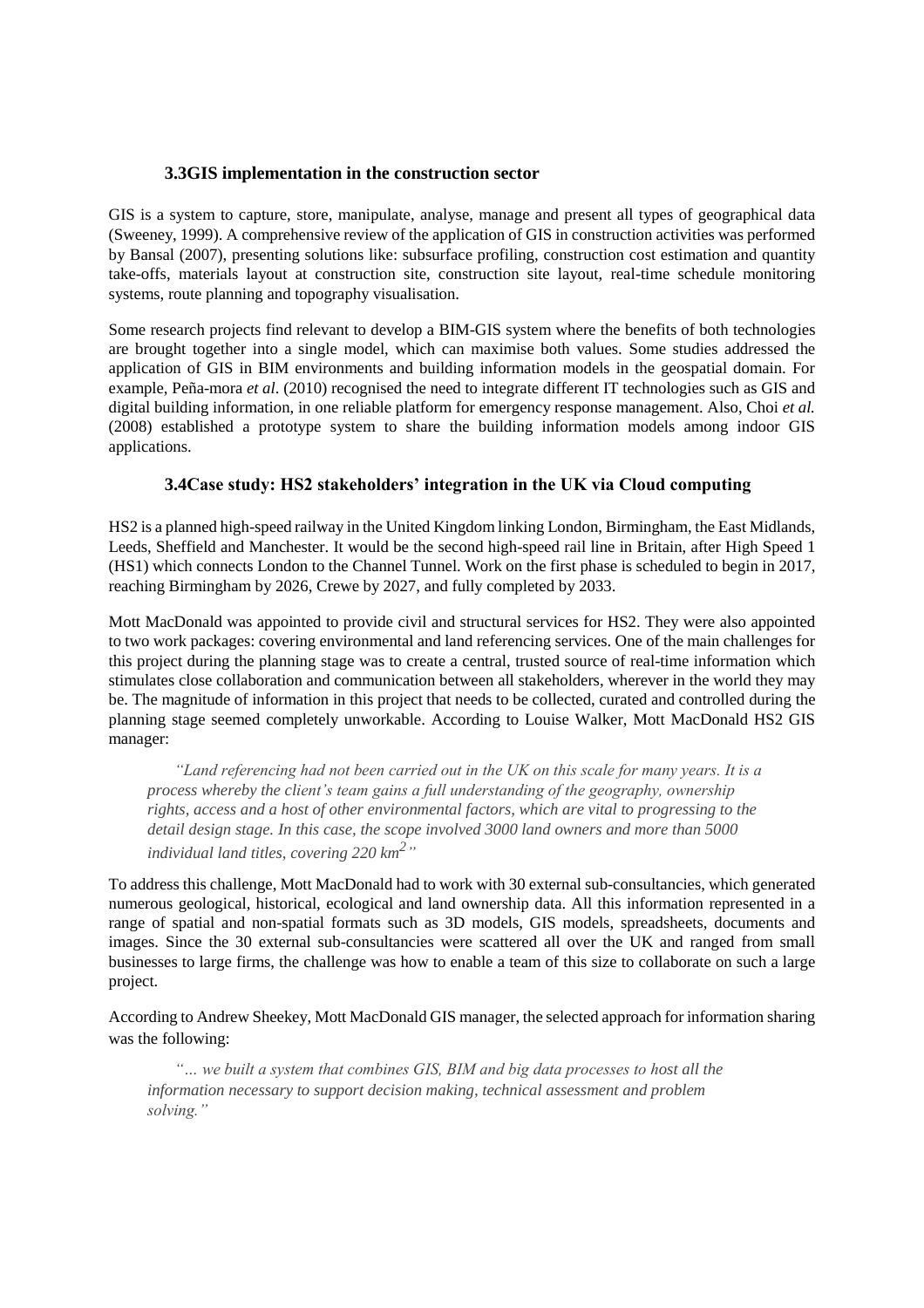This new system was divided into two applications that have been successfully deployed on the HS2 project: Gigi and Apollo. Gigi consists of a platform of 2.1TB of data and 400 users from 24 different organisations working on HS2. This platform provides a visual display of over 1500 datasets from more than 80 suppliers covering 14 environmental topics. The 2.1TB of information uploaded to Gigi were compound by 1600 layers of information. Gigi is also linked to CAD and BIM data models to keep design team information up to date. Apollo facilitated land referencing tasks, such as creating and recording proof of land ownership, together with facilitating land access and environmental surveys. Both Apollo and Gigi enabled information to be managed, checked and edited at any time by a desktop computer or via tablet or smart phone.

## **5 Challenges and solutions in the AEC sector via the implementation of mobile devices**

Current challenges in the industry are established differently depending on the approach and objective of the research paper or company performing the analysis. For example, Ofori (2000) addresses the challenges in the construction industries in developing countries, mentioning only four challenges, namely: Industry development, globalisation, culture and environment. On the other hand, Proverbs *et al.* (2000) established the main challenges facing the UK construction sector at the time, generating nine main challenges, namely: public perception; tendering problems; procurement problems; design challenges; finance; human resources; productivity; materials; and technology.

After over a decade of development in the industry, trending research in sustainability exposed a new set of categorisation for these challenges, one example is Häkkinen and Belloni (2011) which addressed the following barriers for sustainable building on the basis of literature review and interviews carried out in Finland: Steering and regulations; role of clients; procurement and tendering processes; scheduling of task; project networking; knowledge and common language; availability of integrated methods; and innovation. Another good example is Ayarka *et al.* (2011) which presents the following challenges for successful implementation of lean construction: Finance, politics, management, technical, socio-cultural and knowledge. This paper addresses groups the challenges for the AEC sector in the following categories: Design; Materials; finance; management; and knowledge.

## *Material-related challenges and solutions*

The main issues in regards to material management are a lack of environmentally sustainable materials and waste management. By implementing CC, the industry can offer a solution for monitoring the entire material lifecycle, from fabrication to disposal. Also, by integrating CC with AR and BIM, a solution can be elaborated for displaying material-related information from a BIM dataset through a user-friendly interface based on AR.

## *Financial challenges and solutions*

Regarding finance, the industry has always had a fear of higher investment costs and long payback periods. With new sustainability trends in the AEC sector, the additional cost of enhancing sustainable practices in the industry presents itself as a barrier. The idea behind the implementation of technologies like AR, BIM, GIS and CC is enhancing productivity, cross-communication and decreasing errors during the project's execution; this eventually translates into more revenue or fewer expenses in a project.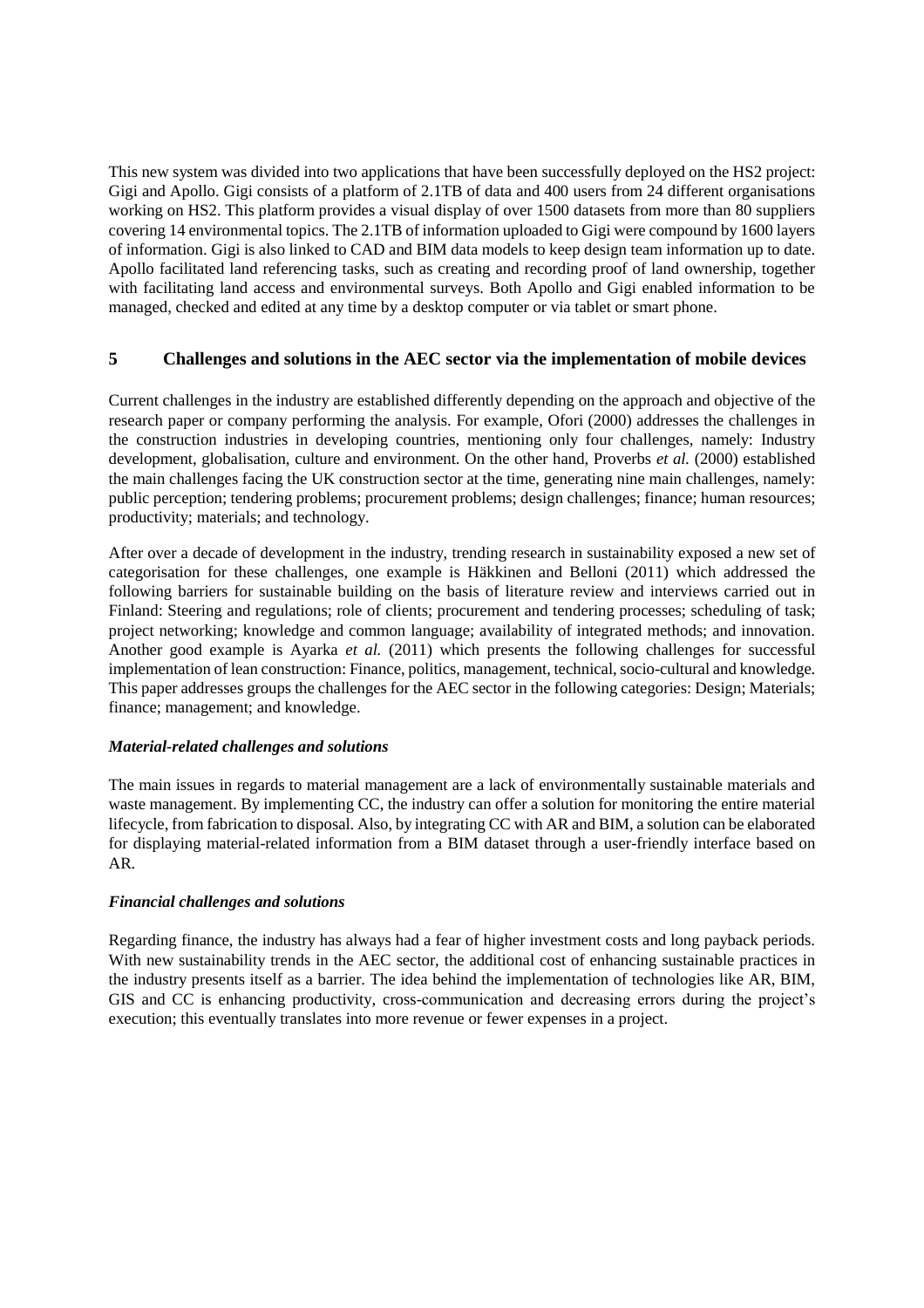#### *Design challenges and solutions*

Over-specification is one of the main issues related to design, as a consequence, some buildings might have unnecessary number of features and areas (Proverbs *et al.*, 2000). Technologies like BIM enable designers to execute a much faster design cycle, especially when many design iterations and changes are made. The integration of mobile devices and MCC in a construction project, would enable users to access BIM and GIS data ubiquitously from smartphones and tablets.

### *Knowledge challenges and solutions*

Knowledge-related issues consist of a lack of the necessary skillset or technical knowledge for a specific task in a project. Ayarkwa *et al.* (2011) address this issue highlighting the lack of professional knowledge and ignorance about sustainability and sustainable design. An appropriate solution for this issue would be enabling tablets and smartphones to implement AR technology to display relevant and context-aware information to its users, which will depend on their location and their function within the project. This implementation of AR should be linked to BIM and GIS datasets and based on a Cloud infrastructure.

### *Management challenges and solutions*

Some of the top challenges in programme management in the UK construction industry are late delivery of projects, lack of knowledge to evaluate risks, and lack of cross-functional communication (Shehu and Akintoye, 2010). Technologies like BIM, GIS and AR enable managers to visualise the whole project lifecycle and increase productivity, for example, managers can use BIM and GIS to position crane equipment withing a project, they can also use GIS and AR to visualise the growth of natural elements like trees and make decisions depending on how the surrounding nature will change in future years. Another alternative is to mix BIM and AR to visualise important features of the project overlaid in the real world. All of this can be done on smartphones and tablets thanks to MCC.

## **4. Conclusions**

As stated by Box (2014) the construction industry has a high degree of decentralisation of information, and it could very well benefit from an increase in productivity and a decrease in errors and delays. The integration of technologies like AR, BIM, GIS and CC into mobile devices such as tablets and smartphones enables the industry's workforce to increase cross-communication and adopt modern management techniques.

It has been found that these technologies can be mixed with each other to provide more complex solutions. For example, AR can obtain information from a BIM or GIS dataset, or BIM and GIS can work together in order to define the positioning of heavy equipment on the job site. One technology that seems common for all the previously mentioned is CC. Nowadays, CC is necessary for providing ubiquitous data access to the users. Also, MCC can also work together with AR, BIM or GIS to provide technical information on mobile devices.

A case study was discussed in regards to the HS2 project in the UK. In this project, managers opted for developing their own solution in which they integrated CC, BIM, GIS and other technologies. This allowed them to save time and increase cross-communication with the project's stakeholders. Nevertheless, AR was not considered for this solution, because currently, AR has not proven itself as a must-have technology. Consequently, integrating BIM or GIS is something that managers understand,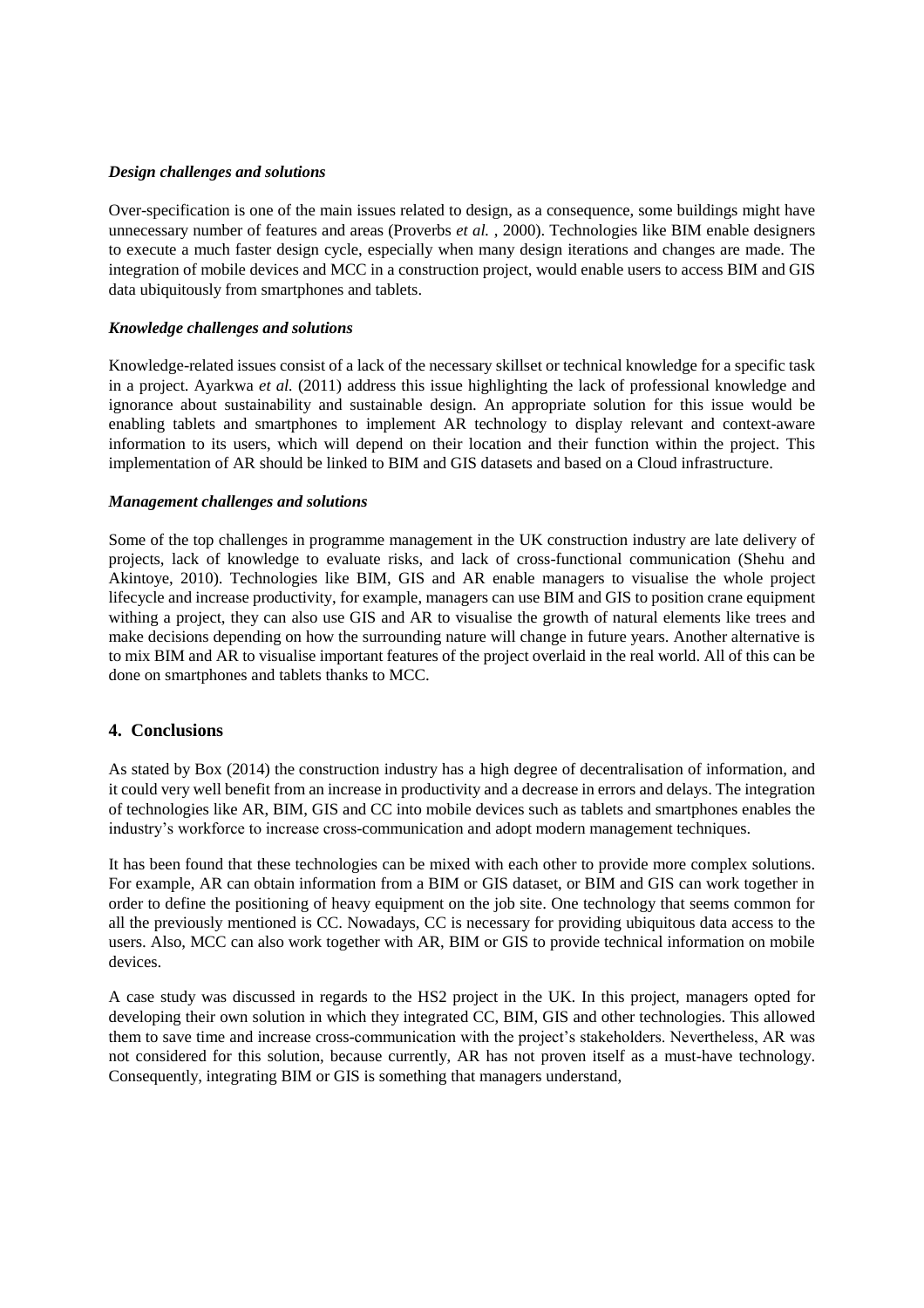however, there is no need to integrate AR in a project. Future development and implementation of AR might lead to proven benefits that could change the industry perception.

## **5. References**

- Anumba, C. and Aziz, Z. (2006), "Case studies of intelligent context-aware services delivery in AEC/FM",*, Intelligent Computing in Engineering and Architecture* Springer, pp. 23-31.
- Ayarkwa, J., Agyekum, K. and Adinyira, E. (2011), "Barriers to Sustainable Implementation of Lean Construction in the Ghanaian Building Industry", *THE SIXTH BUILT ENVIRONMENT CONFERENCE JOHANNESBURG SOUTH AFRICA 31 JULY–2 AUGUST 2011*, pp. 67.
- Bae, H., Golparvar-Fard, M. and White, J. (2013), "High-precision vision-based mobile augmented reality system for context-aware architectural, engineering, construction and facility management (AEC/FM) applications"*, Visualization in Engineering,* Vol. 1, No. 1, pp. 1.
- Bansal, V.K. (2007), "Potential of GIS to find solutions to space related problems in construction industry"*, World Academy of Science, Engineering and Technology,* Vol. 8, pp. 307-310.
- Behzadan, A.H., Aziz, Z., Anumba, C.J. and Kamat, V.R. (2008), "Ubiquitous location tracking for contextspecific information delivery on construction sites"*, Automation in Construction,* Vol. 17, No. 6, pp. 737-748.
- Box (2014), "The Information Economy: A study of Five Industries".
- Chen, H., Chang, K. and Lin, T. (2016), "A cloud -based system framework for performing online viewing, storage, and analysis on big data of massive BIMs"*, Automation in Construction,* .
- Chi, H., Kang, S. and Wang, X. (2013), "Research trends and opportunities of augmented reality applications in architecture, engineering, and construction"*, Automation in Construction,* Vol. 33, pp. 116-122.
- Choi, J.W., Kim, S.A., Lertlakkhanakul, J. and Yeom, J.H. (2008), "Developing ubiquitous space information model for indoor gis service in ubicomp environment", *Networked Computing and Advanced Information Management, 2008. NCM'08. Fourth International Conference on*, IEEE, pp. 381.
- Chong, H., Wong, J.S. and Wang, X. (2014), "An explanatory case study on cloud computing applications in the built environment"*, Automation in Construction,* Vol. 44, pp. 152-162.
- Dias, J.M.S., Santos, P., Diniz, N., Monteiro, L., Silvestre, R. and Bastos, R. (2002), "Tangible interaction for conceptual architectural design", *Augmented Reality Toolkit, The First IEEE International Workshop*, IEEE.
- Fink, A. (1998), "Conducting research literature review: from paper to the internet".
- Golparvar-Fard, M., Pea-Mora, F., Arboleda, C.A. and Lee, S. (2009), "Visualization of construction progress monitoring with 4D simulation model overlaid on time-lapsed photographs"*, Journal of Computing in Civil Engineering,* Vol. 23, No. 6, pp. 391-404.
- Häkkinen, T. and Belloni, K. (2011), "Barriers and drivers for sustainable building"*, Building Research & Information,* Vol. 39, No. 3, pp. 239-255.
- Irizarry, J., Gheisari, M., Williams, G. and Walker, B.N. (2013), "InfoSPOT: A mobile Augmented Reality method for accessing building information through a situation awareness approach"*, Automation in Construction,* Vol. 33, pp. 11-23.
- Kamat, V.R., Martinez, J.C., Fischer, M., Golparvar-Fard, M., Pea-Mora, F. and Savarese, S. (2010), "Research in visualization techniques for field construction"*, Journal of Construction Engineering and Management,* Vol. 137, No. 10, pp. 853-862.
- Khoury, H.M. and Kamat, V.R. (2009), "Evaluation of position tracking technologies for user localization in indoor construction environments"*, Automation in Construction,* Vol. 18, No. 4, pp. 444-457.
- Khoury, H.M. and Kamat, V.R. (2009), "High-precision identification of contextual information in location-aware engineering applications"*, Advanced Engineering Informatics,* Vol. 23, No. 4, pp. 483-496.

Mell, P. and Grance, T. (2011), "The NIST definition of cloud computing".

Milgram, P. and Colquhoun, H. (1999), "A taxonomy of real and virtual world display integration"*, Mixed reality: Merging real and virtual worlds,* Vol. 1, pp. 1-26.

Ofori, G. (2000), "Challenges of construction industries in developing countries: Lessons from various countries",